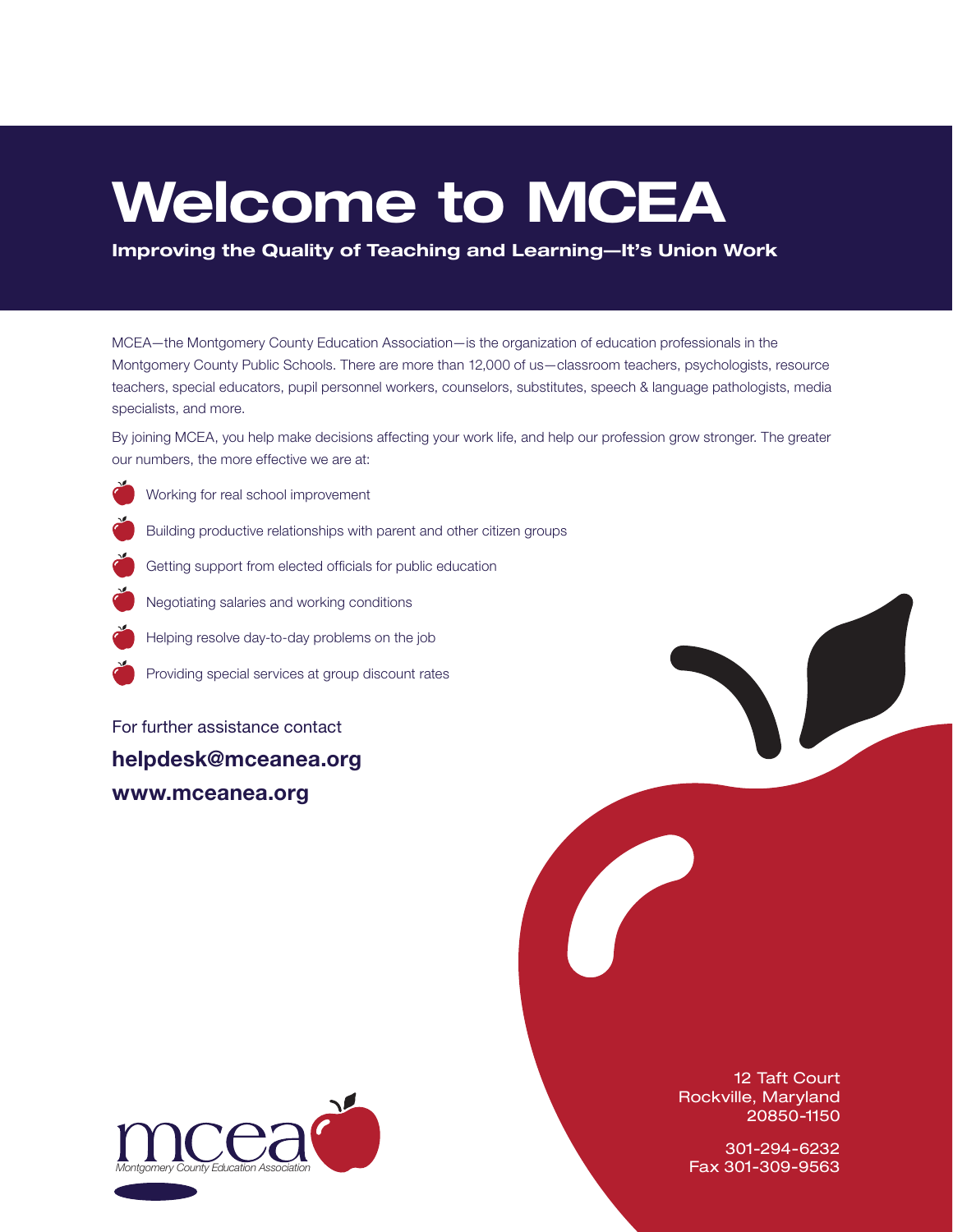# Welcome to Your Professional Community

### 2014-2015 School Year

Dear Educator and Colleague,

On behalf of your 12,000+ new colleagues in the Montgomery County Education Association (MCEA), welcome to the Montgomery County Public Schools. Congratulations on joining a community of educational professionals committed to the advancement of public education and success for all students. MCEA represents all teachers and other non-supervisory professionals in MCPS. We are the local affiliate of the Maryland State Education Association (MSEA) and the National Education Association (NEA).

MCEA is a unique kind of teachers' union. For us, improving the quality of teaching and learning is a central part of our mission. We believe that teaching is a complex art and science – and that enhancing the profession of teaching is essential to improving student achievement. We believe that the very best salaries and benefits are essential to attract and retain the very best educators. MCEA has negotiated the highest salaries and best benefit package in the region, as well as innovative programs to support teaching and teachers.

MCEA works to assure quality professional development for all teachers, right from the beginning and throughout their careers. We have championed a range of supports for new teachers, including:



Peer Assistance and Review (PAR) Program-a unique labor/management initiative that provides an unprecedented level of support for new educators in their first year of teaching;



**Mentor Program**—MCEA helped lower the mentor-to-new teacher ratio and improved the level of support you will receive if you have a mentor.

MCEA is committed to building a professional learning community in each school: a climate where teachers regularly work together and help one another; a culture which values the craft of teaching. We have negotiated improved professional development and support for educators that include:



A staff development teacher at each school to support educators in their professional growth and development;



**Sixteen (16) hours of paid "flexible" professional time** for team planning and other collaborative work by teachers beyond the regular duty day;



Per-diem rate of pay for all educators required to take training during the summer;

Increased time for grading and reporting to provide a full day at the end of each marking period and an additional half day in the first and third quarters; including the opportunity for teachers to telework from home on these three full day grading/planning days. New teachers can start tele-working on these days after the first semester.

These are just a few of the ways your Association works to provide you with the practical knowledge, support, and tools to be a great educator.

Economically, these are difficult times not only for MCEA members but for millions of Americans across the country. Despite the strains placed on county and state government, we have worked diligently to protect the interests of our members.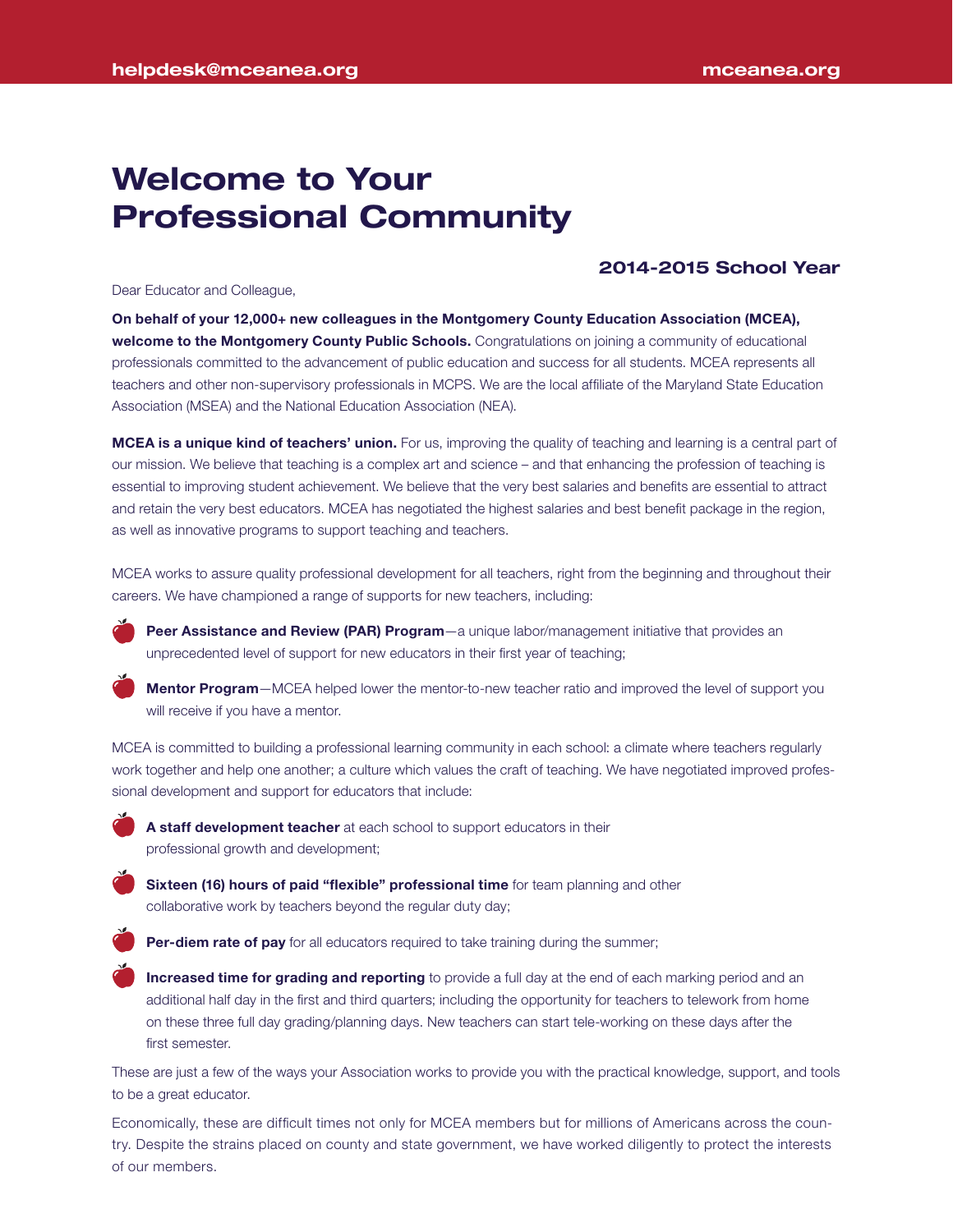We have protected our health insurance plans to ensure that our members and their families have access to affordable health care

We prevented the furloughing of MCPS employees, at a time when county government employees, police and firefighters were being furloughed

Within MCPS and the Montgomery County community at large, MCEA protects and advances the interests of educators by:

Serving as your strong advocate with the MCPS administration. MCEA's elected leaders work with the administration day in and day out to improve teaching and learning conditions. For example, the MCEA Councils on Teaching and Learning provide an unprecedented level of involvement by educators in decisions affecting curriculum, instruction, and assessment.



Providing timely support when you need it. The staff at MCEA is always available to advocate on your behalf to ensure that you are treated fairly if you have problems with disciplinary actions or performance evaluations. The MCEA Help Desk can answer questions about the contract, pay, benefits, leaves, and school policies.

Serving as your voice in the community and with elected officials. MCEA involves teachers in a range of community outreach and lobbying efforts. We recently helped to win passage of important legislation protecting pension benefits, modernizing the collective bargaining law, and increasing state funding for public education. We work constantly to improve the portrayal of teachers and public schools in the local media and community.

In all that we do, MCEA articulates the perspective of educators clearly and forcefully. This can only be done with you, not for you. We need and want you as a member.

PLEASE FILL OUT THE ENCLOSED MEMBERSHIP ENROLLMENT CARD AND DROP IT IN THE MAIL. By checking "payroll deduction" you can have your dues deducted automatically in twenty equal installments. **Dues for the 2014/2015 school year are just \$34.47 per pay period** (\$689.35/year) for full-time membership in MCEA, MSEA, and NEA. Dues are prorated for part-time teachers (.5 or less). There is no better investment you can make as a teaching professional.

*NOTE: if you choose not to become a member of MCEA, you are required by contract to pay a Representation Fee for the services that MCEA is legally required to provide to you. This year, the amount of the representation fee is about 80% of dues. If you do not opt for membership, the Rep Fee will be automatically withheld via payroll deduction.*

Once again, let me welcome you to Montgomery County and to your Association. Feel free to call us for assistance or if you have any questions, ideas, or if you just want to share your perspective on the work of the union. You are also welcome to join us at the monthly Representative Assembly, held the first Wednesday of each month at 4:15 pm. Our telephone number is (301) 294-6232. Our staff is accessible online at the MCPS Outlook or at www. mceanea.org. Be sure to look for the MCEA Forum online on MCPS Outlook (under "Employee Associations"). I look forward to meeting you and working with you as we continue to improve education and the teaching profession. Have a great year—and please return the membership card today!

Sincerely,



 $261$ 

Doug Prouty, MCEA President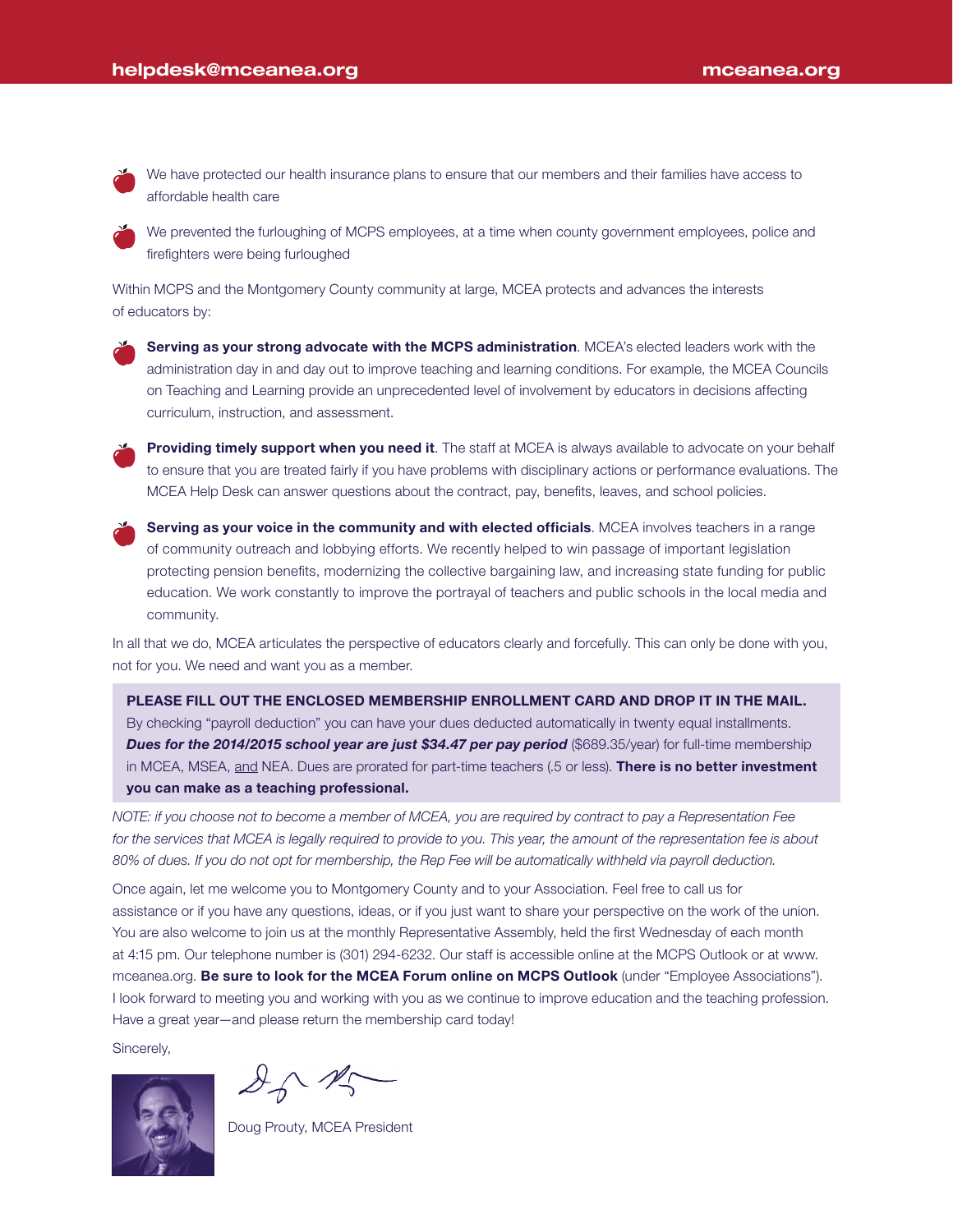# How Does MCEA Help?

MCEA members are making Montgomery County Schools better places to teach and to learn. MCEA makes sure your ideas for improving education are heard and helps you resolve problems at work. Here's how:

School Improvement-MCEA advocates for policy changes within MCPS and at the state level, monitors reform efforts nationally, and provides training and assistance to local schools.

Negotiating Contracts—MCEA bargains with the Board of Education over the terms of our contract, setting salaries, benefits and working conditions.

Training and Professional Development—MCEA

provides a range of workshops for members at our own conference center. Classes range from creative problem solving to understanding your contract rights to timely instructional issues.

**Solving Problems**—MCEA's staff works with members to solve both individual and school-wide problems.

Political & Legislative Advocacy-MCEA monitors and lobbies elected officials to ensure their votes benefit educators and public education. The members of MCEA's Political Action Committee make initial candidate recommendations and organizes teachers to support pro-education candidates.

#### Connecting with your Association—online

MCEA and its parent organizations, the Maryland State Education Association (MSEA) and the National Education Association (NEA), each have developed websites as well as other electronic forums. You can access your Association at the following locations:

**MCEA Website www.mceanea.org.** Provides information about your local association.

MSEA Website—www.marylandeducators.org. Describes activities and resources available from MCEA's state affiliate, the Maryland State Education Association.

NEA Website—www.nea.org. Provides professional education materials as well as information about the organization itself.

**Facebook** Join us online. facebook.com/montgomeryteachers

**Twitter @mceanea** 

**MCEA School Notes** MCEA's blog has news and views about public education today. www.mceaschoolnotes.blogspot.com

#### MCEA Contacts

Usually it is best to start with your MCEA building representative. If s/he is unable to help, contact MCEA one of the following people can assist you.

Doug Prouty, *President* Christopher Lloyd, *Vice President* Tom Israel, *Executive Director* Diana White-Pettis, *Dir. of Operations* Barbara Hueter, *Political Director*

#### MCEA Field Staff

Elaine Crawford, *UniServ Director* Jerome Fountain, *UniServ Director* Jon Gerson, *UniServ Director* Ellen Holmes, *UniServ Director* Joia Jones, *UniServ Director*

Andrew Macluskie, *Uniserv Director* Lisa Markussen, *Uniserv Director* LaToya Ouhirra, *Uniserv Director* Paul Pinsky, *UniServ Director*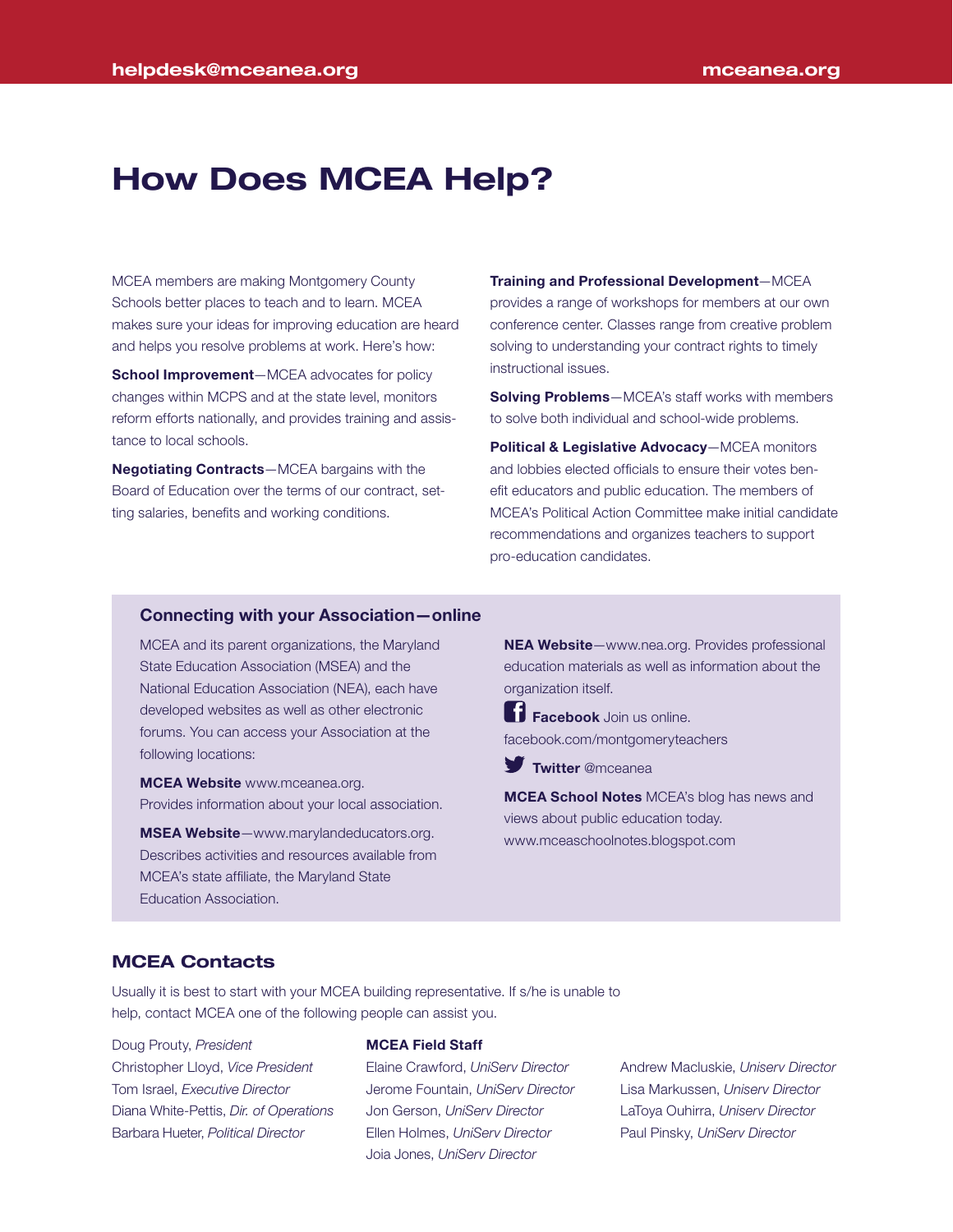# Who At MCEA Can Answer Your Questions

#### Individual Assistance Team

*helpdesk@mceanea.org*

#### Human Resource Issues

Insurance, payroll, leaves, certification, workers' comp, disability, retirement, Substitute and Home & Hospital Teachers *Jerome Fountain*



#### School Based Issues

Performance and evaluation problems, low-level discipline, conflicts with administrators, contract rights and responsibilities *Jon Gerson, Andrew Macluskie*



# Sick Leave Bank Mary S. Neal

*Jackie Thompson*

Dues & Membership Issues *Jackie Thompson*



National Board Certification Support *Lesley Johnson (301-545-0300)*



#### Long-Term Disability Insurance *Diana White-Pettis*

Tradewinds: Classified Ad Service *Sonya Dove-Addison*

Discount Movie Tickets, Amusement Park Tickets, UBS Auto Buying Service *Sonya Dove-Addison*

Conference Center Room Reservations *Paulette Jackson*

#### School Assistance Team

Leadership development. Support for Leadership Teams, Team Leaders and Resource Teachers. Assistance on improving school climate and culture, as well as member involvement in school-based decision-making on teaching and learning issues. Issue organizing.



Middle Schools *Joia Jones*

Elementary Schools

- Elementary schools in the Damascus, Gaithersburg, Magruder, Rockville, Sherwood and Northeast Consortium clusters *Lisa Markussen*
- Elementary schools in the Bethesda-Chevy Chase, Walter Johnson, Richard Montgomery, and Downcounty Consortium clusters *LaToya Ouhirra*
- Elementary schools in the Churchill, Clarksburg, Poolesville, Quince Orchard, Seneca Valley, Watkins Mill, Whitman, Wootton and Northwest Consortium clusters *Elaine Crawford*

*Improving the Quality of Teaching and Learning. It's Union Work!* 12 Taft Court, Rockville, Maryland 20850 | 301.294.6232 ph | 301.309.9563 fax | www.mceanea.org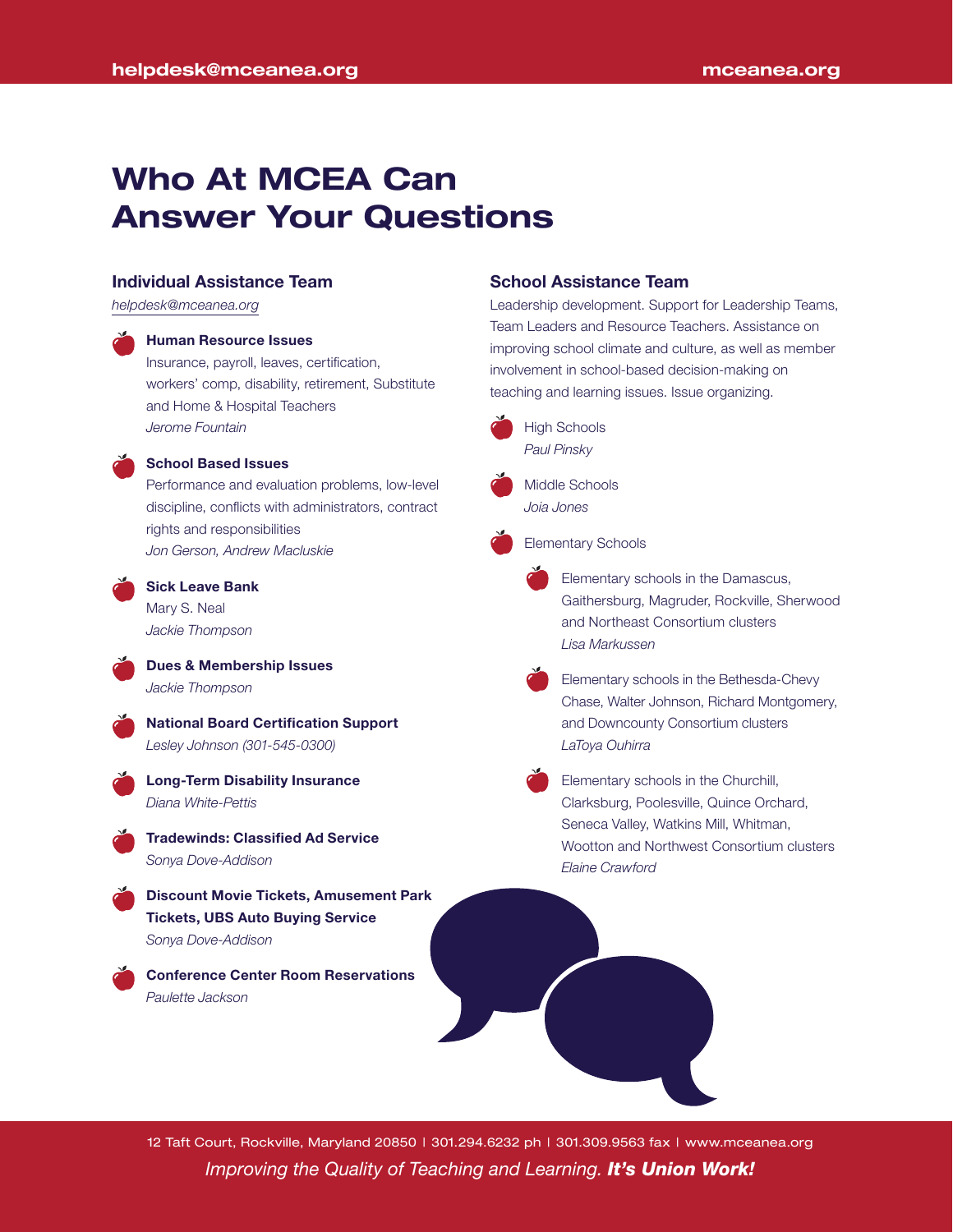# The Contract

### What Is A Contract?

Every one to three years, MCEA members sit down with representatives of the Board of Education to discuss the many conditions that impact teaching and learning, including salary, benefits, planning time, leave, classroom discipline, professional development opportunities, student achievement, materials, and much more.

Agreements reached as part of these discussions become the contract between MCPS and MCEA members. The contract governs wages, benefits, and working conditions.

The language we are able to negotiate depends on a number of variables, including:

- What percentage of professionals are MCEA members. *Last year, 97 percent of new-hires joined MCEA.*
- Whether MCPS believes educators are willing to take action to back up their negotiating team.

The level of community support for educators and their interests.

The level of funding for education from the county, and the state.

The political climate in the county.

### How Does A Contract Work?

In most cases, administrators try to follow the contract. When they do not, or when teachers and administrators interpret contract language differently, we use the grievance procedure.

The grievance procedure is part of the contract. It has several steps, beginning with informal discussion between the grievant and the immediate supervisor, usually a principal. The grievant has the right to have an MCEA representative present.

Arbitration, the final step in the grievance process, gives the system an incentive to settle at a lower level. An arbitrator is a neutral, outside party, whose decision is binding on both the school system and the union.

The other catalyst for settling grievances is member concern. When administrators know that unjust practices and contract violations will be the subject of actions by MCEA and its members, a reasonable settlement is much more likely.

You may hear that the grievance procedures protect "bad" teachers; this is not the case. We have a responsibility to preserve the due process rights which protect all of us from favoritism, discrimination, and everyday conflicts of style and personality. However, we believe that MCEA members have no interest in keeping under-performing teachers in the classroom. In fact, MCEA has led the way in implementing an innovative Peer Assistance and Review process that provides collegial support for teachers and a more objective teacher evaluation process.

## Your Contract

The negotiated agreement (Contract) between MCEA and the Board of Education can be found online at www.mceanea.org. Copies of the new contract will be distributed through the MCEA Reps at all worksites during pre-service week.

The contract continues to ensure that our members have access to affordable health care. The contract also provides for individual planning time,

empowers teams and departments to exercise control over their own meeting schedules, and provides a framework for greater faculty input into Leadership Team decision making. The new contract restores cost-of-living increases and step increases for the next three years. For more information about the contract, contact your MCEA Building Rep.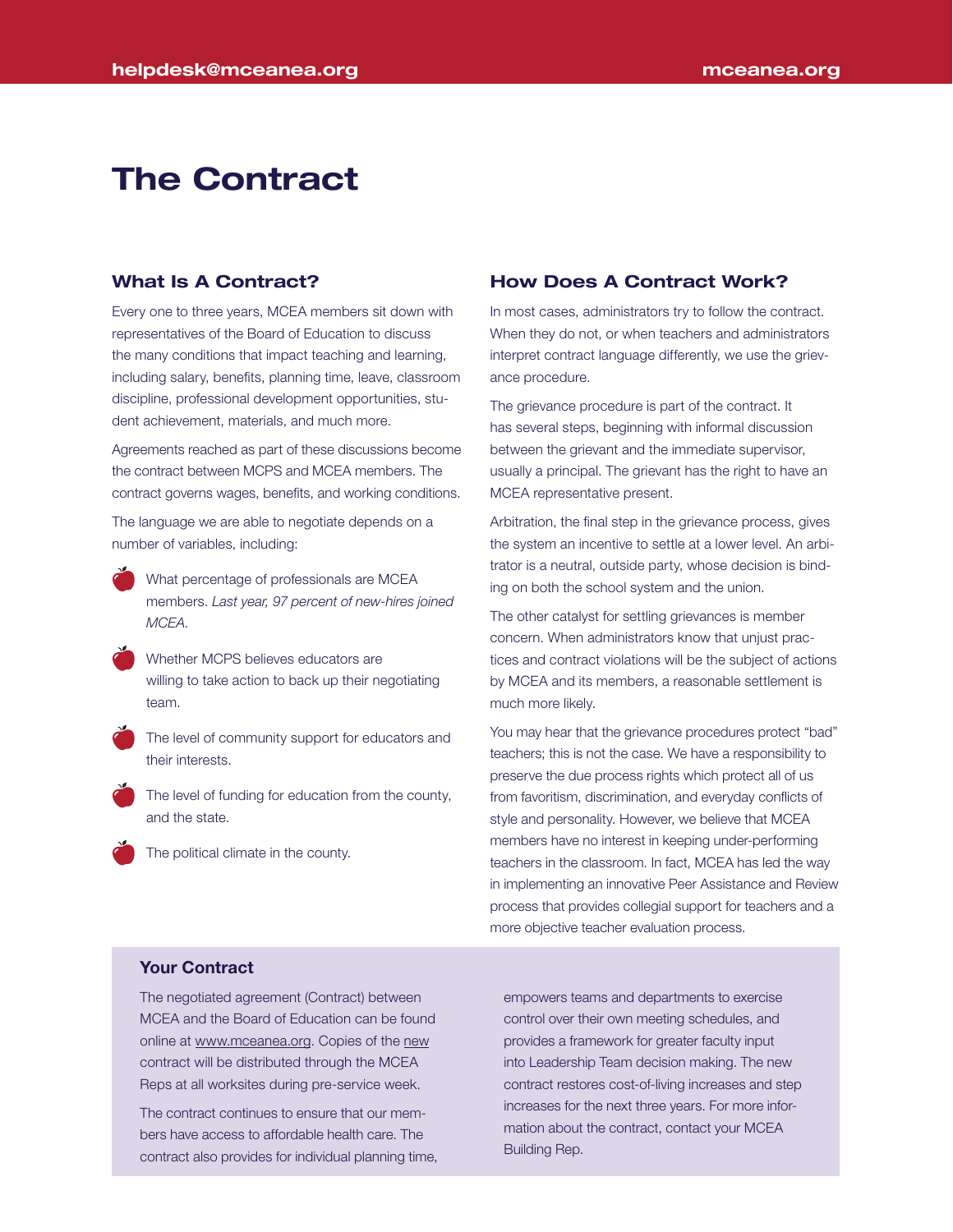# Financial Security Protecting Your Income

Sick Leave Bank

The MCEA Sick Leave Bank is designed to assure that those members in most need during a period of sustained disability have paid leave available after their own sick leave has expired. The bank use is for extended personal illness or disability (i.e., pregnancy, surgery, or injury) suffered by the Sick Leave Bank member only.

Sick Leave Bank members are eligible for up to 180 days of fully paid leave to cover qualifying personal illness that is incapacitating to the point that you cannot perform your job. Bank leave is available if/when you exhaust your own individual sick leave. A full copy of the MCEA Sick Leave Bank Rules of Procedure can be found on the MCEA website at www.mceanea.org/members/ sick\_leave\_bank.php.

All new employees in the MCEA bargaining unit shall be automatically enrolled in the Sick Leave Bank. If you wish to not be a member of the Sick Leave Bank, you may opt-out by submitting the MCEA Sick Leave Bank Opt-out form within thirty (30) days of your date of hire, in order to have the initial SLB contribution credited back to your individual sick leave balance. If you miss the 30-day period, you may end your SLB membership at any time, however it becomes effective at the start of the next school year.

10-month employees make an initial contribution of two sick leave days to the Bank (2.5 days for 12 month unit members).

Following the initial contribution, Sick Leave Bank participants automatically donate one sick leave day per year to the Bank.

Requests for use of the Sick Leave Bank days by members must be made no later than 30 days after the expiration of their own sick leave.

All new professional employees are encouraged to join MCEA and the Sick Leave Bank.

#### Long Term Disability

The MCEA/MCPS Sick Leave Bank provides excellent short-term disability income protection. However, our members have asked for long term protection in case of a disabling illness or injury which could halt work—and a paycheck. As a result, a long term disability plan offered by American Fidelity Assurance Company is available to MCEA members.

This income protection plan will provide up to 66.7% of your monthly salary and will continue until age 65. Complete details and options of the plan may be obtained by calling MCEA at 301-294-6232 (301-294-MCEA).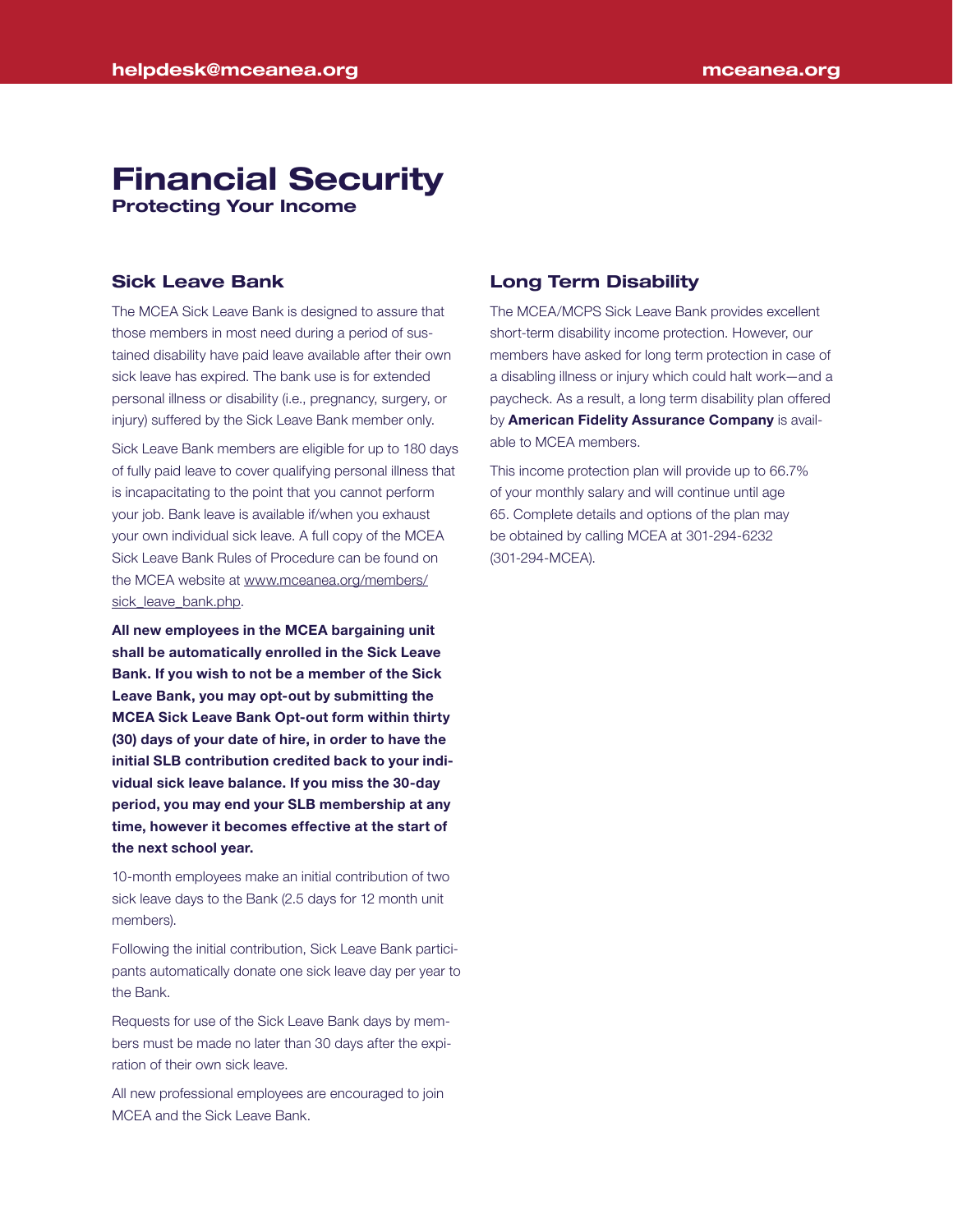# Evaluations and Professional Development

MCPS and MCEA have collaboratively re-designed the teacher evaluation system and created a more comprehensive professional growth system.

The Professional Growth System includes:

- Extensive training for evaluators and teachers in common language of how to talk about the quality of instruction;
- Peer Assistance and Review (PAR) for all first year Montgomery County teachers who are new to teaching. This support, offered by experienced teachers (Consulting Teachers/CTs) provides substantial help during the critical first year in Montgomery County Public Schools;
- A multi-year professional growth cycle–including evaluation–for tenured teachers intended to offer resources and support for professional improvement;
	- Substitute time to support professional growth;
- A Staff Development Teacher (SDT) position in every school;
- New, more focused performance standards aligned with the National Board for Professional Teaching Standards (NBPTS), used for national teacher certification; and
- Peer Assistance and Review (PAR) for any teacher who is performing below MCPS standards of proficiency.

#### Observations and Evaluations

Observations and evaluations become part of your permanent school file and are used to assess your performance as required by state law. However, MCEA believes, more importantly, that assessments should be used for growth and professional development. They should be documents that encourage personal reflection and stimulate dialogue around what practices promote effective teaching.

With that in mind, MCEA believes that...

- You will get more out of an evaluation if you see yourself as a partner in the process. Share your perceptions, ideas, and concerns with evaluators in addition to hearing theirs. Then, work to reach conclusions and recommendations that are mutually agreeable.
- At every step of the observation and evaluation process, you have certain rights and protections. These are outlined in the *Professional Growth System Handbook*. If appropriate procedures are not followed, it may be grounds for contesting the evaluation.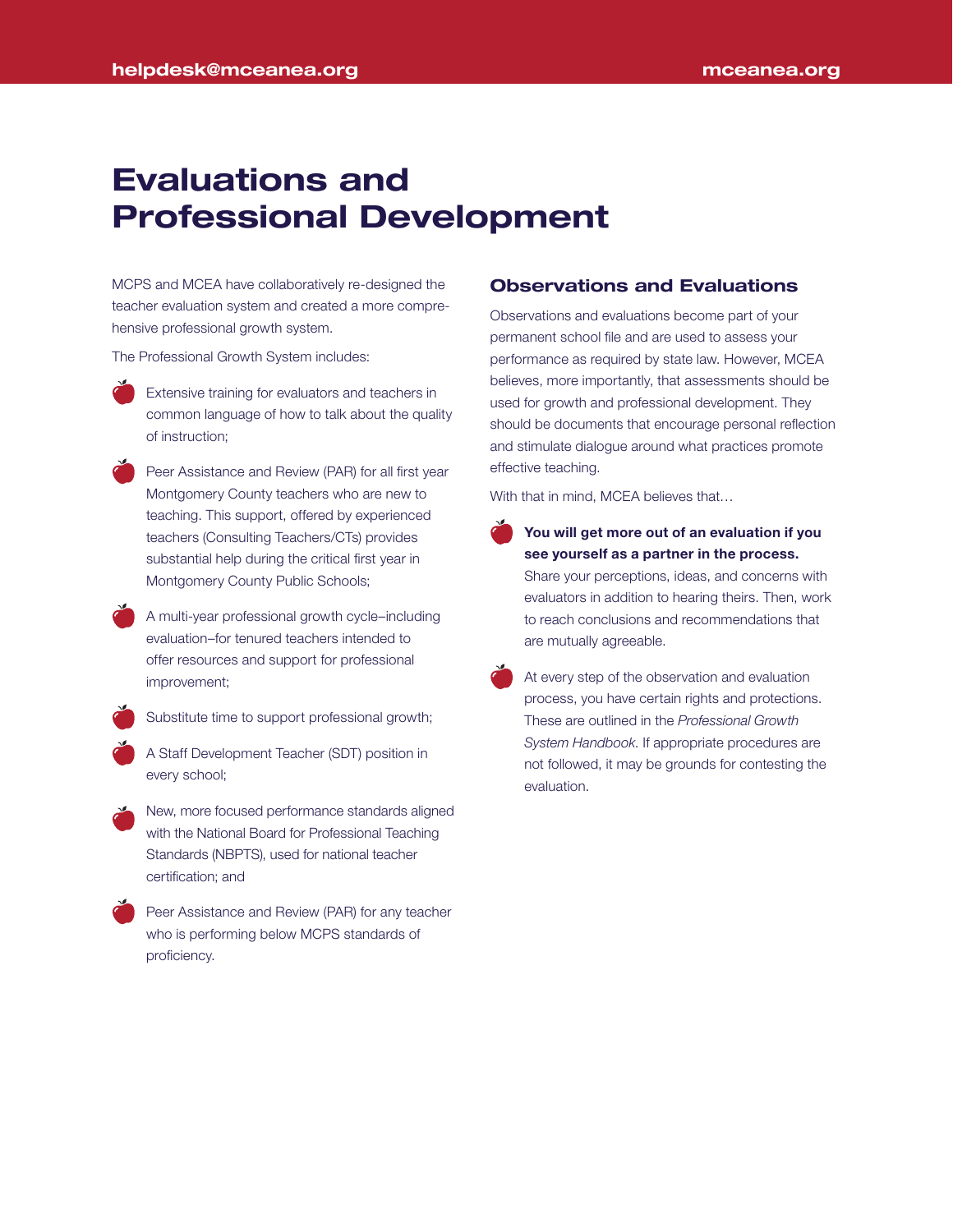## **Observations**

Formal observations are an essential component of assessing teacher quality.



Each observation must last at least 30 minutes in duration;

Each observation must be followed by a postobservation conference within three working days of the observation, unless delayed by mutual agreement; and

Each announced observation must be preceded by a pre-observation conference.

The observer will provide you with a postobservation conference report within 10 working days of the post-observation conference, unless delayed by mutual agreement. This report documents the strengths of the observed lesson as well as any areas of concern. It also reflects the discussion that occurred in the conference.

#### Frequency

First year teachers (new to MCPS and teaching) with PAR support will receive at least four formal observations. Two observations (at least one each semester) will be by your Consulting Teacher, with at least one being an announced observation. You will also receive at least two observations from the administration, with at least one being an announced observation.

First Year teachers (new to MCPSexperienced and not new to teaching) will receive at least two formal observations (at least one a semester) from the administration. At least one must be announced.

### **Evaluations**

Your evaluation should contain no surprises. It should be a cumulative reflection on your documented work and progress made during the school year or the full evaluation period. By the end of the year, you should meet with your principal or supervisor to receive and discuss your evaluation.

If you feel the process surrounding your evaluation has not been fair, you can call MCEA for assistance at 301-294-6232.

#### Colleagues To Provide You With Support

**Consulting Teachers (CTs)** are outstanding teachers, on leave from the classroom, who assist teachers in the Peer Assistance and Review program. Consulting teachers work full time with a limited caseload providing instructional support and review to teachers new to the profession as well as experienced teachers needing assistance.

#### Staff Development Teachers (SDTs) are

assigned to each school to provide instructional support to classroom teachers.

**Mentor Teachers** are school-based teachers assigned to assist and offer guidance to new teachers who have prior experience. Mentor teachers take special courses preparing them for serving in that role.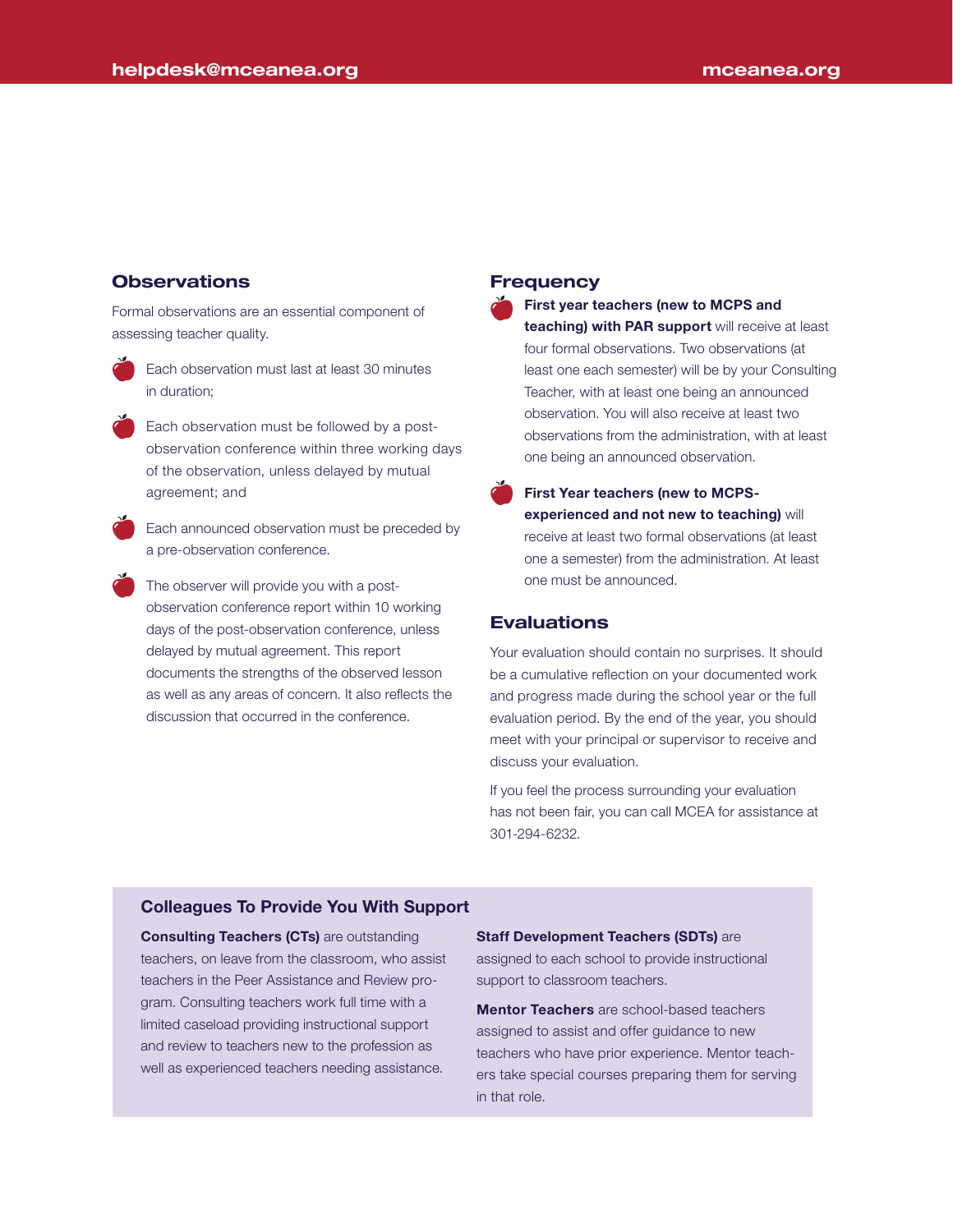# How Is MCEA Governed?

MCEA works best when you and your colleagues get involved.

Our democratic structure increases in effectiveness as member ideas, direction, and involvement increase. The Representative Assembly (RA) is our monthly meeting where delegates from each school and building across the school system discuss issues, make policy, and adopt programs. The members at every worksite elect the MCEA **Building Representatives** who both assist members in the building and represent them at the monthly RAs. Each school or office can have one Building Rep for every 15 MCEA members.

Each school should also have an **Elected Faculty** Representative on the School Leadership Team (EFR). The EFR works with the leadership team and the administration, serves as a communicator and liaison with the faculty, and helps facilitate and solve problems through the leadership team and administration.

MCEA's **Board of Directors** is made up of 13 directors and four officers. Ten of the directors are elected to designated seats (i.e., elementary, middle, high, retired, etc.) and three are elected at-large. Directors and officers may serve a maximum of two consecutive three-year terms. They meet monthly.

The Board of Directors prepare the budget, formulate priorities and goals, propose political recommendations, develop programs and activities, and recommend policy to the RA.

MCEA's president receives a leave of absence from the school system allowing him or her to direct the organization full-time.

MCEA is affiliated with the Maryland State Education Association (MSEA) and the National Education Association (NEA). Their structures are similar to ours except that Representative Assemblies are held annually—in the fall for MSEA and July for NEA. More than 200 MCEA members are elected by their colleagues each year to participate in these decision-making conventions.

#### Councils on Teaching and Learning

The Councils on Teaching and Learning (CTLs) are the means by which teachers have input in the design, revision and continuous improvement of curriculum, assessment and instruction.

There are currently three Councils (high school, middle school, and elementary school). Each Council is composed of approximately 30 classroom teachers and other educators. The Councils have designated seats by subject areas in high school and middle school, and grade level at the elementary level.

The Councils meet monthly with MCPS administration, a partner in the creation of the Councils.

Besides providing feedback to MCPS on curriculum changes and issues of instruction and assessment, council members are also responsible for regular communication with the colleagues they represent. Council members serve as representatives, not simply as individual participants.

Teacher representatives are elected by their colleagues. For example, all fourth grade teachers vote for the fourth grade representatives to the Council. Elections of council members are scheduled for this fall.

To identify your CTL representatives, check out the MCEA website at www.mceanea.org.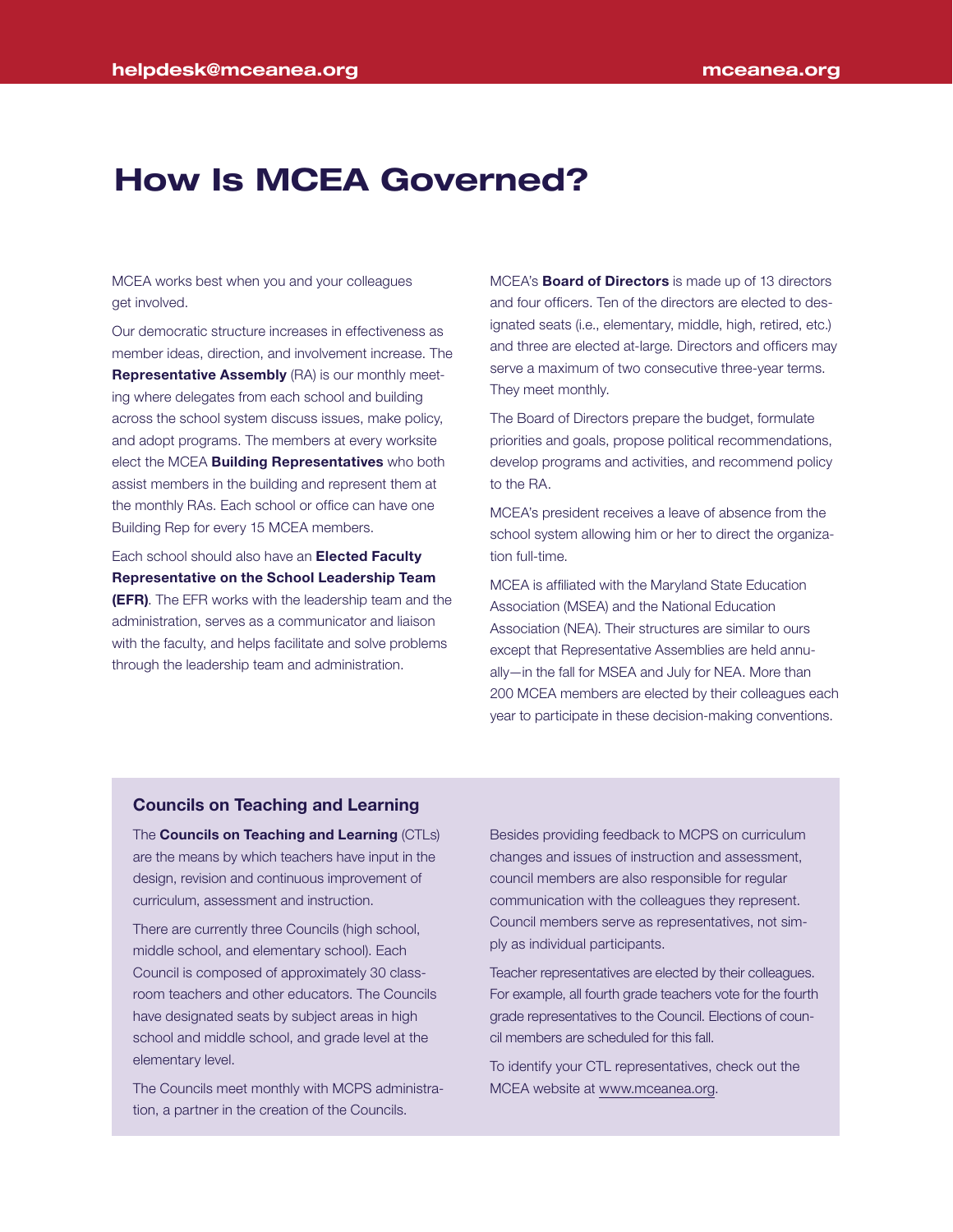# Political Action

### Why should I get involved in politics?

Because educators are public employees, much of what we negotiate at the bargaining table can be taken away by the county council or state legislature. Virtually every decision made in education affecting you, i.e., salary, curriculum, class size, health benefits, certification requirements, books, supplies, retirement benefits, etc., are made by elected officials. To protect our interests, we need to elect those politicians who have a "sense of fair play" and an understanding of educators and education.

### Isn't involving ourselves in politics "unprofessional?"

Every profession involves itself in politics to protect its interests. Doctors have the American Medical Association to lobby for their interests. Lawyers have the American Bar Association which serves a similar function. Businesses have Chamber of Commerce organizations which promote candidates who support their business interests. And, since the interests of many socalled "advocates" run counter to those of us in public education, it is imperative that we fully participate in that process for the sake of our students as well as our personal interests as educators.

# Does recommending and supporting candidates for political office assure us of their support on all educational matters?

No. Politicians are generally not "puppets" of any organization or group. What it does ensure, however, is that the recommended candidate will be accessible to us and will give us every opportunity to present our side of the issues. Additionally, the recommendation process is designed to identify candidates who are already supportive of public education and educators. Thus, it is much more likely that they will vote in support of education as a matter of personal ideology. And, if they are not knowledgeable on a certain issue, we will have the accessibility to educate them before the vote.

## As an MCEA member, what say do I have in the candidates who are recommended?

Recommendations are made by the MCEA Representative Assembly after consideration by the MCEA Political Action and Legislative Support (PALS) Committee and the MCEA Board of Directors. The Representative Assembly consists of over 300 educators who are elected at each school. These reps solicit input from their staff before making this decision.

*Please Note: Dues money is not used to print or distribute the Apple ballot or for other campaign advertising. Our efforts rely on voluntary contributions from members. If you wish to do so, you can contribute through payroll deduction to MCEA's Fund for Children and Public Education. How much or whether you contribute is up to you. Your participation in no way affects your membership or status in the Association. Contributions are not deductible as charitable contributions for federal income tax purposes.*